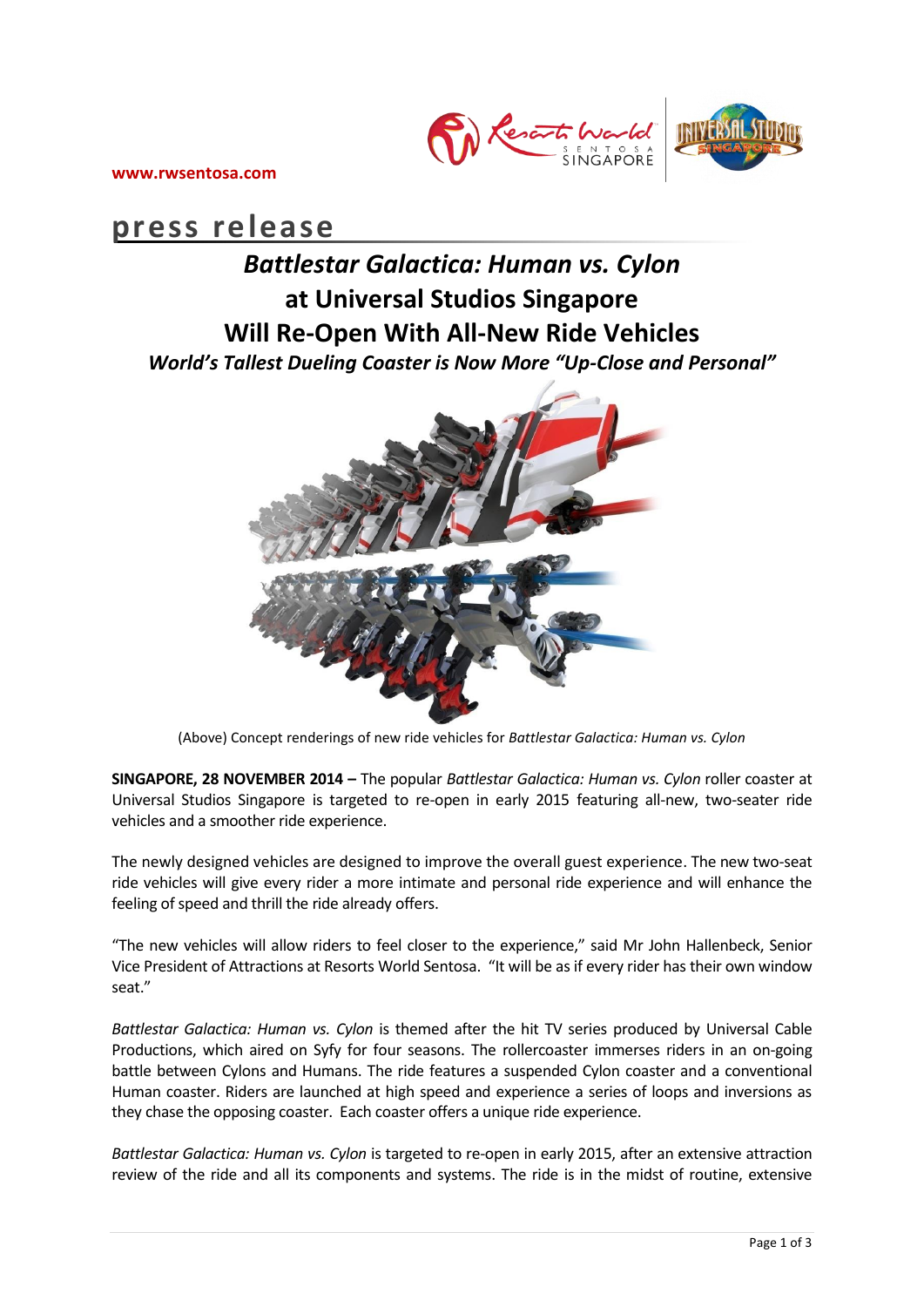testing with the new vehicles as part of the process of re-opening it for guests. Universal Studios Singapore will announce the launch date soon.

 $-$  Fnd  $-$ 

#### **ABOUT RESORTS WORLD SENTOSA**

Resorts World Sentosa (RWS), Asia's ultimate destination resort, is located on Singapore's resort island of Sentosa. Spanning 49 hectares, the resort opened in January 2010 and welcomed over 45 million visitors in its first three years of opening. RWS is home to two mega attractions - the region's first-and-only Universal Studios theme park and the Marine Life Park, which comprises the S.E.A. Aquarium (one of the world's largest aquariums) and Adventure Cove Waterpark. Other attractions include a Maritime Experiential Museum, an award-winning destination spa, a casino, six unique hotels, the Resorts World Convention Centre, celebrity chef restaurants, and specialty retail outlets. The resort also offers world-class entertainment, from original resident productions to concerts and public shows such as the Crane Dance and the Lake of Dreams. RWS has been named "Best Integrated Resort" since 2011 for four consecutive years at the TTG Travel Awards which recognises the best of Asia-Pacific's travel industry.

RWS is wholly owned by Genting Singapore, a company of the Genting Group. For more information, please visi[t www.rwsentosa.com.](http://www.rwsentosa.com/)

**1** /ResortsWorldatSentosa **& @** @ rwsentosa www.rwsentosblog.com

## **ABOUT UNIVERSAL PARKS& RESORTS**

Universal Parks & Resorts, a unit of Comcast NBCUniversal, offers guests around the globe today's most relevant and popular entertainment experiences. With three-time Academy Award winner Steven Spielberg as creative consultant, its theme parks are known for creating immersive experiences for guests with some of the world's most thrilling and technologically advanced film- and television-based attractions. Comcast NBCUniversal is a global media and technology company that owns and operates a valuable portfolio of news, sports and entertainment networks; Universal Pictures, a premier motion picture company; significant television production operations; a leading television stations group; and world-renowned theme parks.

### **MEDIA CONTACTS**

**Resorts World Sentosa** Clement Ng Tel: +65 6577 9761 [clement.xjng@rwsentosa.com](mailto:clement.xjng@rwsentosa.com)